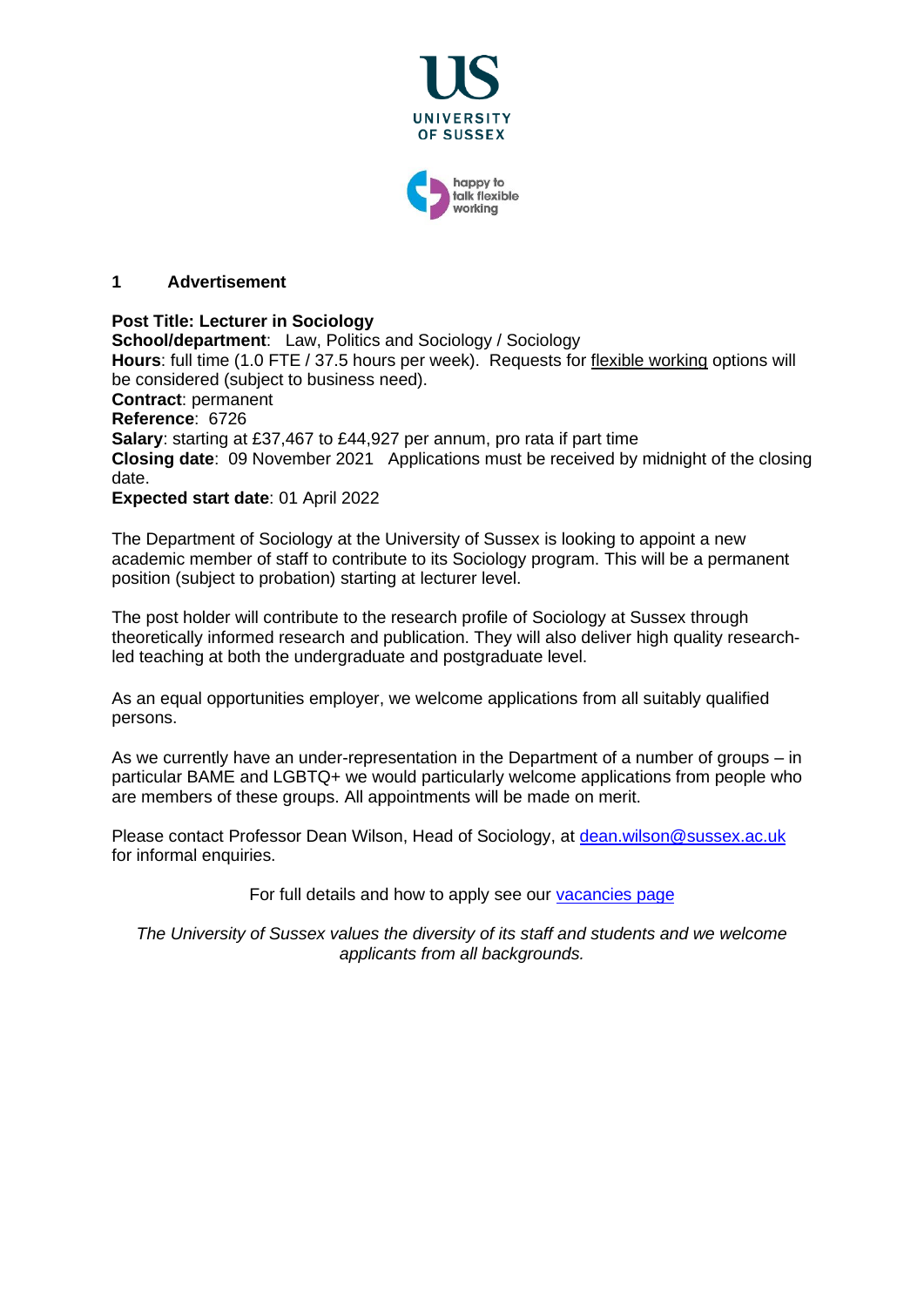## **2. The School / Division**

Please find further information regarding **the Department of Sociology** at http://www.sussex.ac.uk/sociology/

The Department of Sociology is one of the three departments which form the School of Law, Politics and Sociology at the University of Sussex. These three vibrant academic units all strive for excellence in teaching and are all engaged in cutting-edge research.

In both teaching and research the School engages with key issues of contemporary concern, as well as with historical, philosophical and theoretical dimensions of its subject areas. It increasingly draws on the synergies between its three related disciplines.

The Department of Sociology is a thriving and ambitious department which has grown significantly in strength and numbers over the past 5 years.

The Department is highly committed to teaching and research excellence. It is located in the newly refurbished Freeman building on the University of Sussex campus.

The Department of Sociology is responsible for all teaching and research in Sociology and Criminology at the University of Sussex. There are approximately 25 members of Faculty. The total undergraduate and postgraduate student population is currently around 635 students.

The ethos of LPS is a commitment to its core disciplines (Law, Politics and Sociology), while seeking to make the most of the synergies that arise from the three disciplines comprising one School. Current and new appointees are encouraged to make use of the interdisciplinary opportunities in the School, but only to the extent that individuals wish.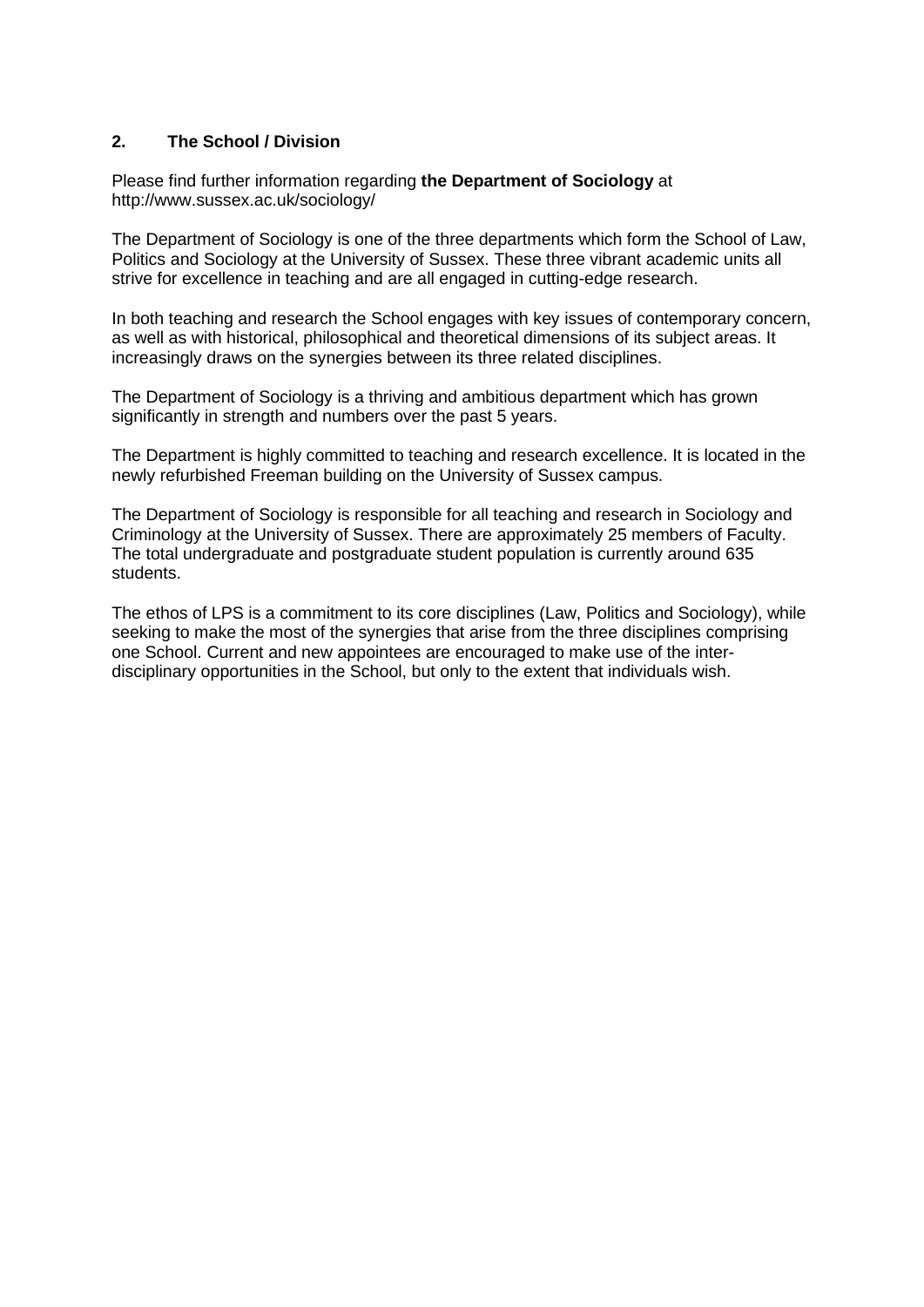# **3. Job Description**

Job Description for the post of: Lecturer in Sociology

| Department:            | <b>Sociology</b>                              |
|------------------------|-----------------------------------------------|
| Section/Unit/School:   | <b>Law, Politics and Sociology</b>            |
| Location:              | <b>Freeman Building, University of Sussex</b> |
| Grade:                 |                                               |
| <b>Responsible to:</b> | Head of Department, Sociology                 |

Lecturer A is an early career-grade teaching and research position. Post-holders will be expected to teach in a developing capacity, and establish an independent research portfolio, including publication and making applications for research funding.

## **PRINCIPAL ACCOUNTABILITIES**

- 1 To deliver and contribute to the design of high-quality teaching programmes to attract students.
- 2 To engage in individual and/or collaborative research activity resulting in high-quality publications to be submitted to the REF at acceptable levels of volume and academic excellence; and develop research funding and knowledge exchange income individually or in collaboration with others, as appropriate, depending on the size and scope of the bid.
- 3 To contribute fully to the School and University by participating in meetings, working groups, committees and other School and University activities.

## **KEY RESPONSIBILITIES**

## **1 Teaching & Student Support**

- 1.1 Contribute to the planning, delivery and assessment of high-quality undergraduate and postgraduate teaching, in liaison with the relevant programme and course convenors.
- 1.2 Contribute to the development, design and management of new curriculum proposals that are attractive to students.
- 1.3 With guidance: develop high-quality inclusive teaching materials, methods and approaches using appropriate technology; take responsibility for their quality, and ensure that they meet defined learning objectives.
- 1.4 With guidance: set, mark, and assess coursework and examinations; select appropriate assessment instruments and assessment criteria; and provide constructive and comprehensive feedback to students.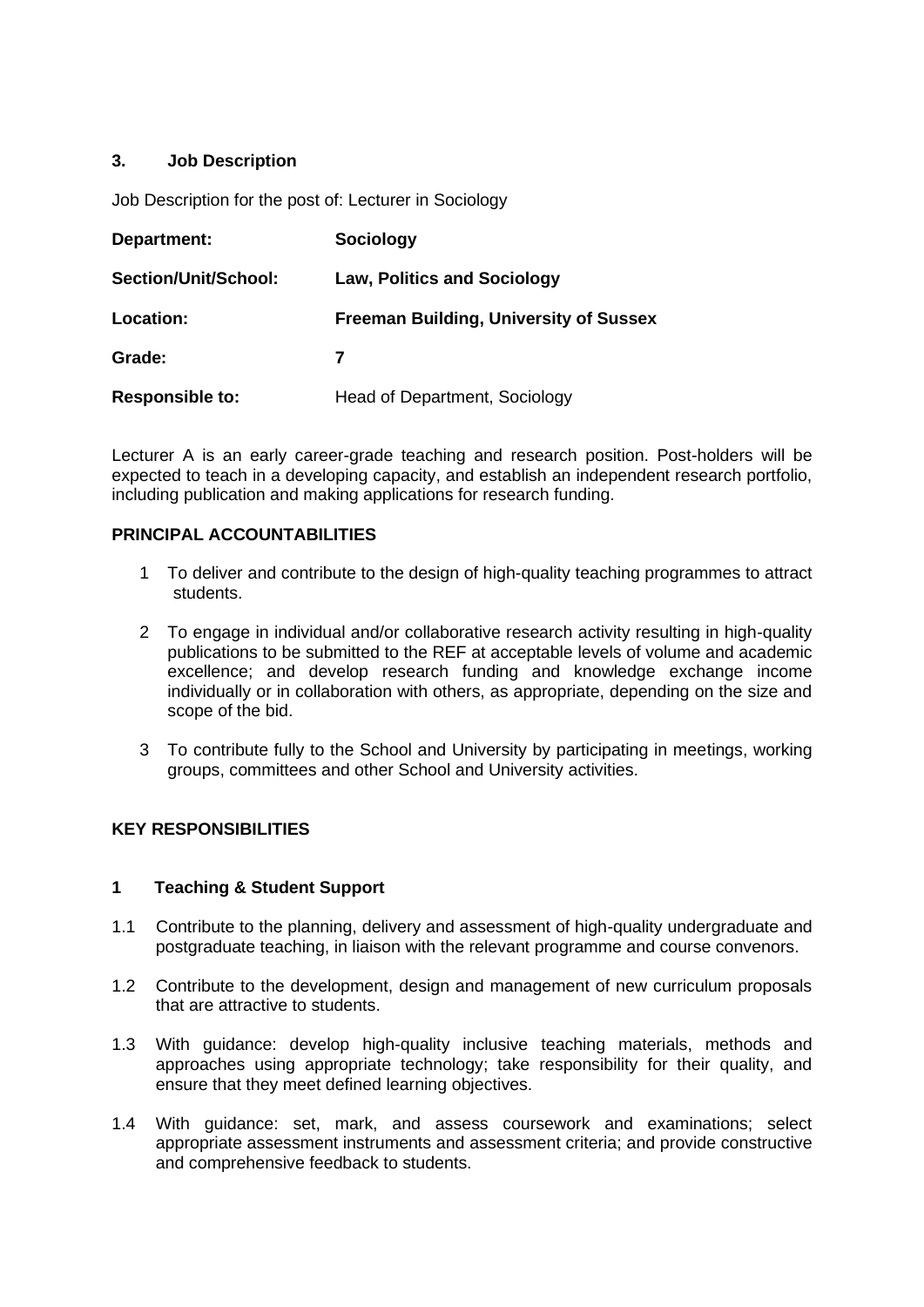- 1.5 Ensure that teaching materials remain up-to-date and relevant, incorporating advances in the subject area into the course of study.
- 1.6 Develop and maintain an understanding of appropriate pedagogy in the subject area.
- 1.7 Supervise the work of undergraduate and taught postgraduate students, providing them with advice on study skills.
- 1.8 Undertake and complete administrative duties required in the professional delivery of teaching.
- 1.9 Undertake academic advising duties, and provide first-line support for sensitive issues, referring on as appropriate to services providing further assistance.
- 1.10 Adopt an approachable and accessible attitude towards students, offering office hours, informal advice etc.

## **2 Research, Scholarship & Enterprise**

- 2.1 Develop research objectives and proposals for own or joint research, at acceptable levels, with assistance if required.
- 2.2 Conduct research projects individually and/or in collaboration with others.
- 2.3 Analyse and interpret research findings and draw conclusions on the outcomes.
- 2.4 Produce high-quality research outputs for publication in monographs or recognised high-quality journals, or performance/exhibition, as appropriate, and contribute to the School's REF submission at acceptable levels of volume and academic excellence.
- 2.5 Make research funding applications as appropriate, with assistance if required.
- 2.6 Individually or with colleagues, explore opportunities for enterprise activity, third stream income and/or consultancy.
- 2.7 Build internal contacts and participate in internal networks and relevant external networks in order to form relationships and collaborations.
- 2.8 Supervise doctoral students as part of a supervision team, as appropriate to the discipline.
- 2.9 Continually update knowledge and understanding in field or specialism, and engage in continuous professional development.

## **3 Contribution to School & University**

- 3.1 Attend and contribute to School meetings.
- 3.2 Engage in activities beyond day-to-day teaching duties, for example Admissions Days.
- 3.3 Assist with undergraduate and postgraduate recruitment.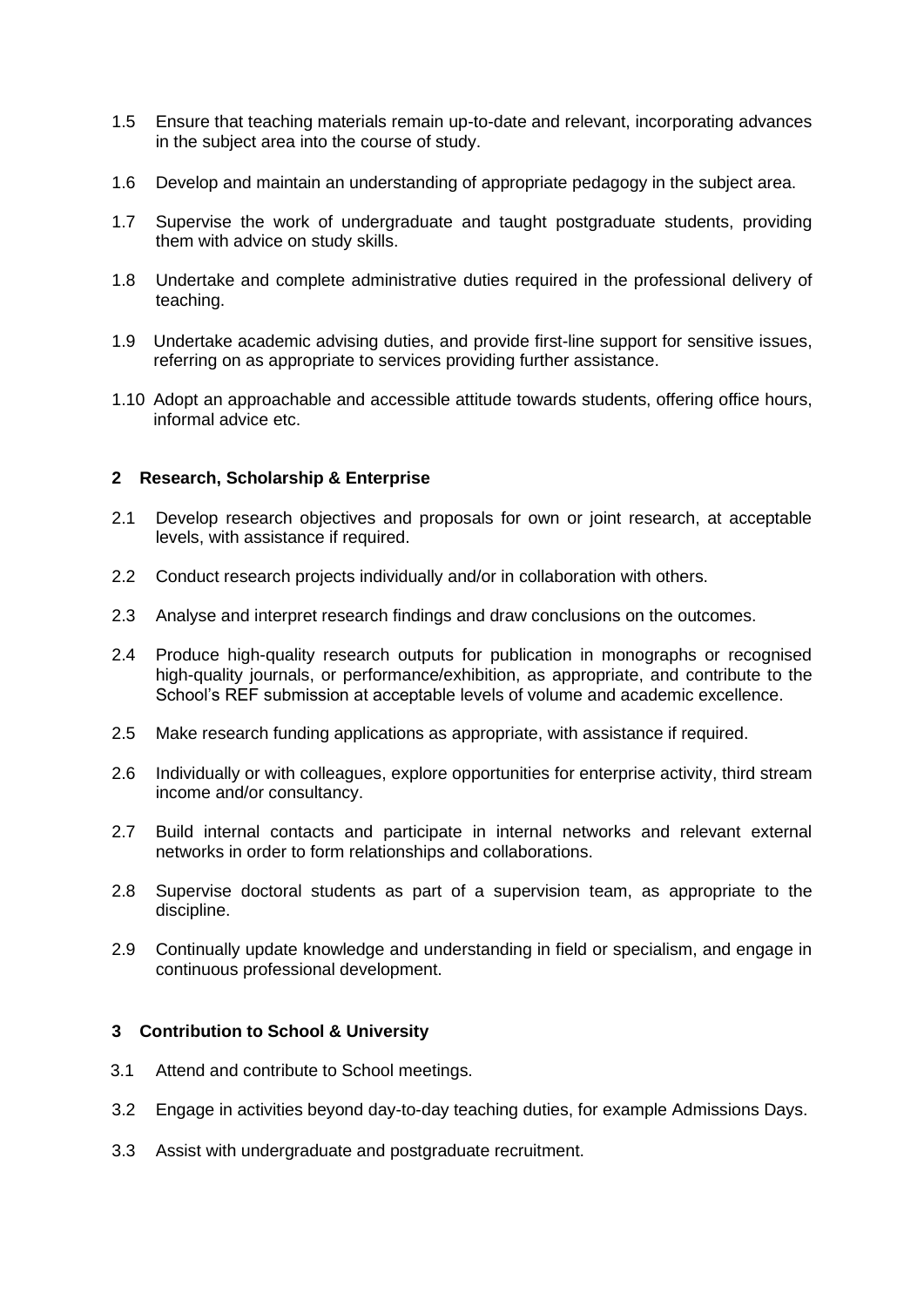- 3.4 Participate in School or University working groups or committees, as required.
- 3.5 Undertake additional administrative duties, as required by the Head of School.

#### **4 Role-specific duties**

- 4.1 Contribute core and specialist modules in sociology at undergraduate and/or PGT level
- 4.2 Supervise 3rd year and Masters' level projects/dissertations
- 4.3 Contribute to other teaching on UG and PG programmes as required
- 4.4 Undertake the full range of assessment duties
- 4.5. Supervise academic advisees (i.e. personal tutor)
- 4.6 Supervise research students
- 4.7 General administrative duties including contributing to open days and other admissions activities
- 4.8 Develop a strong research profile through publication and research, including applying for research funding

This Job Description sets out current duties of the post that may vary from time to time without changing the general character of the post or level of responsibility entailed.

## **INDICATIVE PERFORMANCE CRITERIA**

- **E** High quality teaching performance across a range of teaching activities, at different levels (year 1 undergraduate to postgraduate) appropriate to the discipline; as evidenced by surveys, questionnaires and peer review.
- Evidence of skill in assessment and feedback techniques, and using a range of methods for evaluating the effectiveness of teaching.
- Demonstrable contribution to the planning and development of courses.
- Delivering a teaching load in line with School expectations.
- Evidence of applying knowledge arising from research and scholarship to enhance teaching practice.
- Evidence of active engagement in advising students and proactively responding to problems experienced by students.
- Completion, within a reasonable period of time, of a recognised higher education teaching qualification.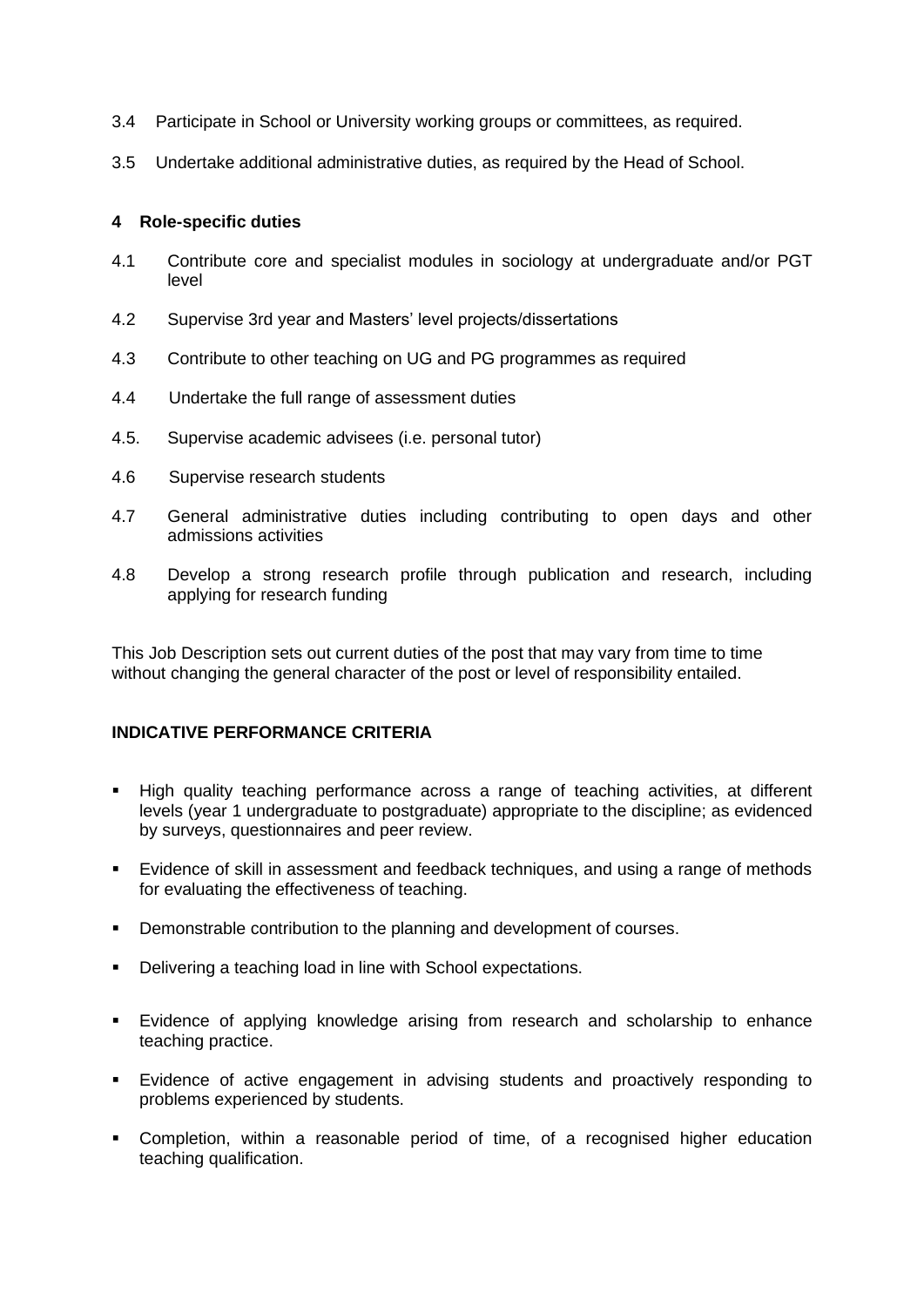- A PhD or equivalent scholarly or relevant professional activity.
- Pursuing a line of high-quality independent scholarly research appropriate to the discipline.
- Publishing research (either from a recently completed PhD or new original research).
- Success in obtaining competitive/peer reviewed research support funding or collaboration in significant research projects with institutions of equivalent standing.
- Other forms of externally recognised professional practice or creative output, of a standing equivalent to regular publication of original research.
- **EXEDENT** Initiating, developing or participating in links between the University and external bodies such as business and industry, the professions, community organisations and policymakers.
- Evidence of successful engagement in PhD supervision as appropriate to the discipline.
- Efficient and effective contribution to academic support duties within the School or the University.

#### **Person Specification**

#### **ESSENTIAL CRITERIA**

- 1. Educated to doctoral level, or other equivalent qualification or appropriate level of experience, as appropriate to Sociology.
- 2. Excellent interpersonal skills, with the ability to engage with students using a variety of teaching methods.
- 3. Experience of teaching at undergraduate or postgraduate level.
- 4. Evidence of engagement in high-quality research activity.
- 5. Excellent presentation skills, with the ability to communicate effectively, both orally and in writing, with students, colleagues and external audiences.
- 6. Ability to work individually on own initiative and without close supervision, and as part of a team.
- 7. Ability to exercise a degree of innovation and creative problem-solving.
- 8. Excellent organisational and administrative skills.
- 9. Ability to prioritise and meet deadlines.
- 10. A willingness to participate in student support activities beyond required teaching duties.
- 11. Excellent IT skills, with the ability to produce high-quality, inclusive learning materials.